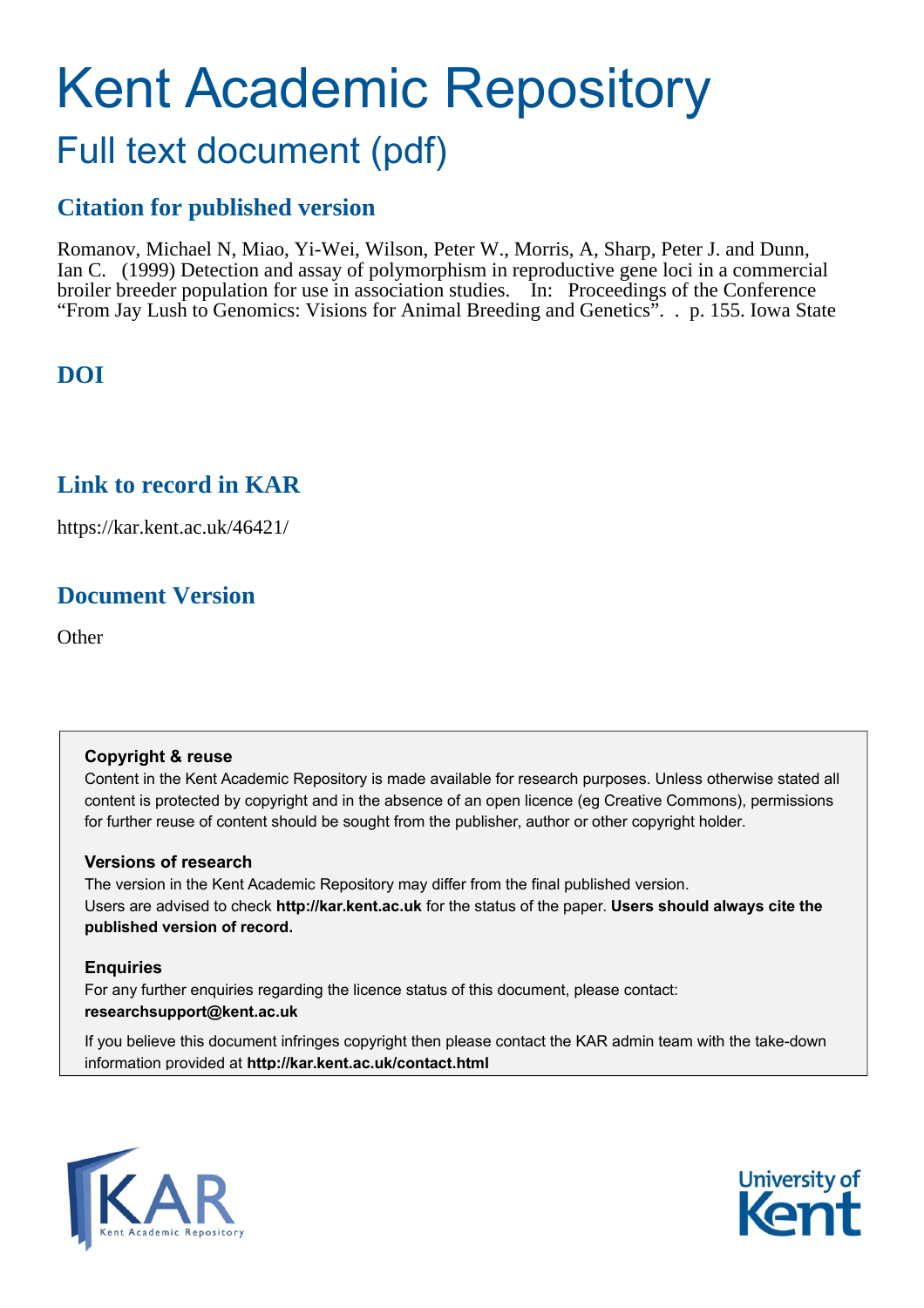



**[Home](https://web.archive.org/web/20050314091227/http://www.agbiotechnet.com/index.asp)** | **[Prices](https://web.archive.org/web/20050314091227/http://www.agbiotechnet.com/trial/subscribe_info.asp)** | **[About](https://web.archive.org/web/20050314091227/http://www.agbiotechnet.com/about/index.asp)** | **[Abstracts](https://web.archive.org/web/20050314091227/http://www.agbiotechnet.com/abstracts/index.asp)** | **[Books](https://web.archive.org/web/20050314091227/http://www.agbiotechnet.com/books/index.asp)** | **[Diary](https://web.archive.org/web/20050314091227/http://www.agbiotechnet.com/calendar/index.asp)** | **[Directory](https://web.archive.org/web/20050314091227/http://www.agbiotechnet.com/Directory/index.asp)** | **[Jobs](https://web.archive.org/web/20050314091227/http://www.agbiotechnet.com/jobs/index.asp) [Links](https://web.archive.org/web/20050314091227/http://www.agbiotechnet.com/links/index.asp)** | **[News](https://web.archive.org/web/20050314091227/http://www.agbiotechnet.com/news/database/index.asp)** | **[Proceedings](https://web.archive.org/web/20050314091227/http://www.agbiotechnet.com/proceedings/index.asp)** | **[Reports](https://web.archive.org/web/20050314091227/http://www.agbiotechnet.com/reports/index.asp)** | **[Reviews](https://web.archive.org/web/20050314091227/http://www.agbiotechnet.com/reviews/index.asp)** | **Site [Search](https://web.archive.org/web/20050314091227/http://www.agbiotechnet.com/query.asp)** | **[Topics](https://web.archive.org/web/20050314091227/http://www.agbiotechnet.com/topics/index.asp)**

## **From** *Jay Lush* **to Genomics: Visions For Animal Breeding And Genetics May 1618, 1999, Iowa State University, Ames, Iowa USA**

Link to the [Conference](https://web.archive.org/web/20050314091227/http://www.public.iastate.edu/~ans/graduate/visions.html) Website

*AgBiotechNet®* is proud to present full papers and poster abstracts from this important conference on our site. Proceedings were edited by Jack C.M. Dekkers, Susan J. Lamont and Max F. Rothschild, Iowa State University.

**A. Papers** these papers are in PDF format and will require the free Adobe [Acrobat](https://web.archive.org/web/20050314091227/http://www.adobe.com/) Reader

- 1 Scientific [Challenges](https://web.archive.org/web/20050314091227/http://www.agbiotechnet.com/proceedings/1_Ollivier.pdf) To Animal Breeding and Genetics (Louis Ollivier, INRA)
- 2 Advances In [Quantitative](https://web.archive.org/web/20050314091227/http://www.agbiotechnet.com/proceedings/2_hill.pdf) Genetics Theory (William Hill, University of Edinburgh)
- 3 [Advances](https://web.archive.org/web/20050314091227/http://www.agbiotechnet.com/proceedings/3_haley.pdf) In QTL Mapping (Chris Haley, Roslin Institute)
- 4 Use of [Phenotypic](https://web.archive.org/web/20050314091227/http://www.agbiotechnet.com/proceedings/4_johan.pdf) and Molecular Data for Genetic Evaluation of Livestock (Johan Van Arendonk, Wageningen Agricultural University)
- <sup>5</sup> From Phenotype to Genotype: Towards Positional Cloning of [Quantitative](https://web.archive.org/web/20050314091227/http://www.agbiotechnet.com/proceedings/5_Georges.pdf) Trait Loci in Livestock? (Michel Georges, University of Liege)
- 6 Molecular and [Quantitative](https://web.archive.org/web/20050314091227/http://www.agbiotechnet.com/proceedings/6_gibson.pdf) Genetics: A Useful Flirtation (John Gibson, University of Guelph)
- 7 A Successful Marriage: Making the Transition from QTL Mapping to Marker-Assisted Selection (Moshe Soller, Hebrew University of Jerusalem)
- 8 Current and Future Industry [Applications](https://web.archive.org/web/20050314091227/http://www.agbiotechnet.com/proceedings/8_Schmitt.pdf) of Genomics (Karin Schmitt, Exelixis Pharmaceuticals)
- <sup>9</sup> Ecological and Economic [Perspectives](https://web.archive.org/web/20050314091227/http://www.agbiotechnet.com/proceedings/9_akke.pdf) in Global Animal Agriculture (Akke J. van der Zijpp, International Centre of Insect Physiology and Ecology (ICIPE)
- 10 [Bioinformatics](https://web.archive.org/web/20050314091227/http://www.agbiotechnet.com/proceedings/10_Sobral.pdf) and the Future of Computing (William Beavis, National Center for Genomic Resources)
- 11 Comparative Mapping and Genome [Rearrangement](https://web.archive.org/web/20050314091227/http://www.agbiotechnet.com/proceedings/11_Sankoff.pdf) (David Sankoff, Centre de recherches mathématiques, Canada)
- 12 All Roads Lead Through Animal [Genetics](https://web.archive.org/web/20050314091227/http://www.agbiotechnet.com/proceedings/12_Siegel.pdf) (Paul Siegel, Virginia Polytechnic Institute)

## **B. Posters**

#### **Subject Groups**

- I PAST, [PRESENT](#page--1-7) and VISIONS FOR THE FUTURE
- II QTL [MAPPING:](#page--1-1) RESULTS
- III QTL [COMPARATIVE](#page--1-16) MAPPING
- IV OTL MAPPING: [EXPERIMENTAL](#page--1-6) DESIGN
- V QTL MAPPING: [STATISTICAL](#page--1-15) ANALYSIS
- VI MARKER-ASSISTED SELECTION
- VII USE OF MARKERS: [INBREEDING](#page--1-10) AND GENETIC DIVERSITY
- VIII SELECTION [EXPERIMENTS](#page--1-2)
- IX [QUANTITATIVE](#page--1-4) GENETICS: MODELS AND PARAMETERS

#### **Abstracts**

#### **I. PAST, PRESENT and VISIONS FOR THE FUTURE**

- 1. On Jay [Lush](#page--1-9) (R. L. William)
- 2. The New [Breeding](#page--1-5) Art (L.L.G. Janss & M.F.W. Te Pas)
- 3. Using [Genomics](#page--1-0) to Dissect Response to Selection (D. Pomp )
- 4. The Process and Use of [Functional](#page--1-14) Genomics in Beef Cattle: So You Have a OTL, Now What? (T.P.L. Smith, J.W. Keele, R.M. Thallman, E. Casas, R.T. Stone, C.E. Rexroad III, B.A. Freking, S.C. Fahrenkrug & S.M. Kappes)

## **II. QTL MAPPING: RESULTS**

- 5. Interval Analyses to Identify QTL for Dairy Form in Two Families of [Holsteins](#page--1-11) (C.P. Van Tassell, T.S. Sonstegard, M.S. Ashwell, W.M. Garrett & S.M. Kappes)
- 6. [Quantitative](#page--1-3) Trait Loci Affecting Milk Protein Percent: Verification and Effects on Yield of Milk and Protein (E. Lipkin<sup>1</sup>, G. Khutoreskaya, E. Tchourzyna, E. Ezra, M. Soller & A. Friedmann)
- 7. Fine Mapping of a Warner-Bratzler Shear Force Quantitative Trait Locus on Bovine Chromosome 15 (C.E. Rexroad, S.C. Fahrenkrug, B.A. Freking, S.M. Kappes, R.T. Stone, J.W. Keele & T.P.L. Smith)
- 8. Analysis of [Quantitative](#page--1-8) Trait Loci in Broilers Using a Bayesian Mixed Model (J.B.C.H.M. van Kaam, M.C.A.M. Bink,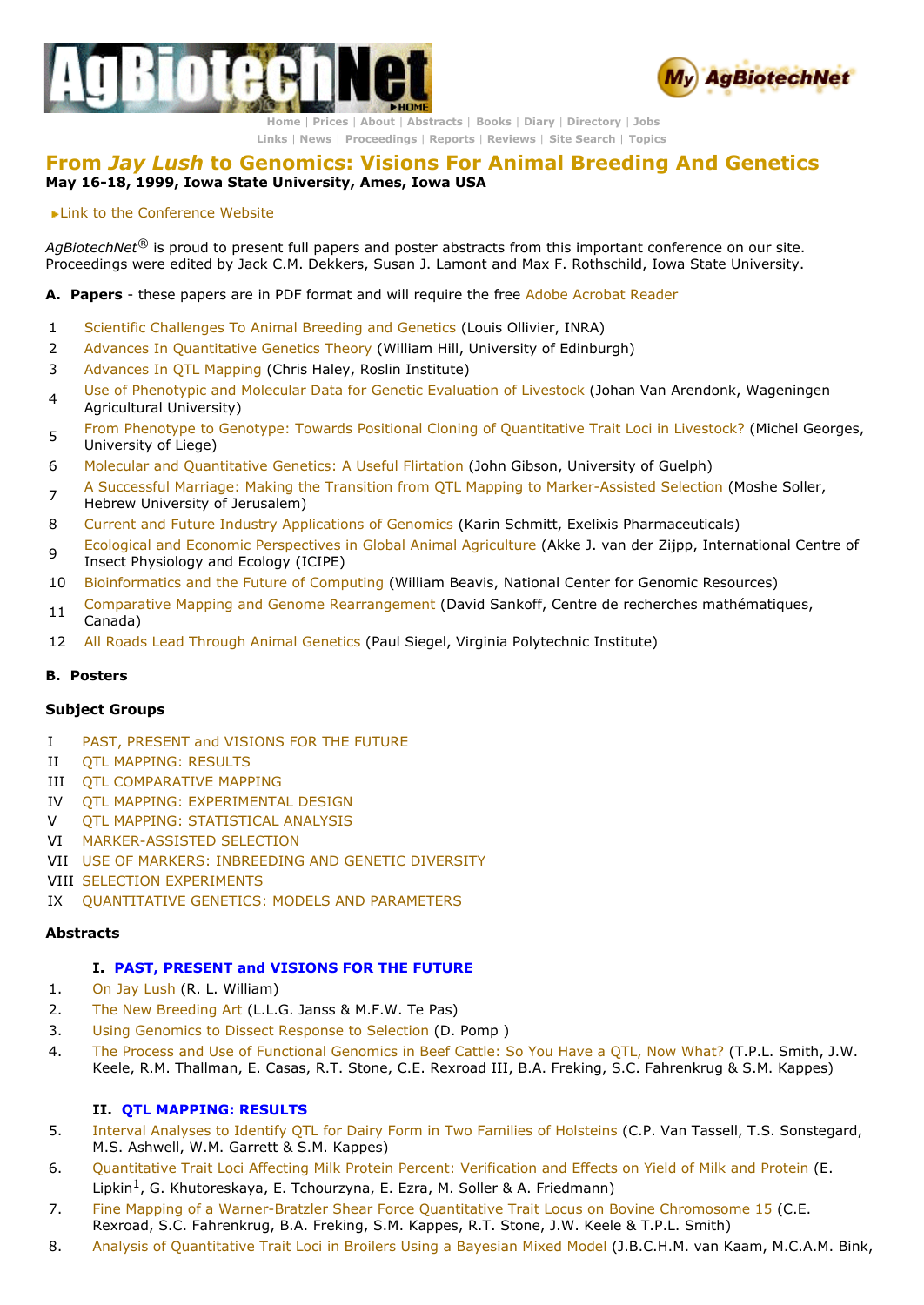M.A.M. Groenen, H. Bovenhuis & J.A.M. van Arendonk)

- 9. Interactions Between Single Gene and Polygenes or [Environments](#page--1-23) Must Be Considered When Estimating Genetic Effects in Broilers (N. Deeb & A. Cahaner)
- 10. Genetic [Polymorphism](#page--1-36) of Lipoproteins Is Associated with Variations in Fatty Acids in Hen Egg Yolks (J.M. Rapacz, A. Janik & J. Szarek)
- 11. Influence of the Genome Region Surrounding the Estrogen Receptor Gene on Litter Size in a German Landrace Population (C. Drögemüller<sup>1</sup>, H. Hamann<sup>1</sup>, U. Thieven<sup>1</sup>, J. Krieter<sup>2</sup>, O. Distl<sup>1</sup> & B. Harlizius)

## **III. QTL COMPARATIVE MAPPING**

- 12. DNA [Sequence](#page--1-18) Variation in the Coding Region of Myostatin in Five Meat Breeds of Sheep (E.A. Lord, G.D. Matthews, T.M. Robertson, J.N. Clarke, J.A. Wilson & T.E. Broad
- 13. Ouantitative Trait Loci on Bovine [Chromosomes](#page--1-31) 15 and 29 Evidence that Human Chromosome 11 Harbors Orthologous Genes Associated with Longissimus Tenderness in Bovine (E. Casas, J. W. Keele, S. D. Shackelford, T. P. L. Smith, M. Koohmaraie, S. M. Kappes & R. T. Stone)
- 14. Mapping of Seven Bovine Cytokine Genes Involved in T-Lymphocyte Growth, [Differentiation,](#page--1-29) and Immune Response (T.S. Sonstegard, W.M. Garrett, D.S. Zarlenga & L.C. Gasbarre)
- 15. Detection and Assay of [Polymorphisms](#page--1-28) in Reproductive Gene Loci in a Commercial Broiler Breeder Population for Use in Association Studies (M.N. Romanov, Y. Miao, P.W. Wilson, A. Morris, P.J. Sharp & I.C. Dunn)
- 16. Positional Candidate Cloning of a Gene for Familial Hyper-Cholesterolemia in Swine: an Animal Model for Informative Genomics of Cardiovascular Disease (J. Hasler-Rapacz, H. Ellegren, M. Forney-Prescott, J. Von-Linden-Reed, A-K. Friedolfsson, B. Kirkpatrick, S. Kirk, L. Andersson & J. Rapacz)
- 17. Development of a Pool-and-Sequence Strategy to Identify Single-Nucleotide Polymorphisms in Animal Genomes (C.W. Ernst, J.A. Broullette, C.R. Farber, N.E. Raney, M. Pagan, S.R. Wesolowski & P.J. Venta)

#### **IV. QTL MAPPING: EXPERIMENTAL DESIGN**

- 18. Applying Differential Display on [Recombinant](#page--1-38) Congenic Strains to Study Genetic Resistance to Marek's Disease in Chickens (N. Yonash, L.D. Bacon, R.L. Witter & H.H. Cheng)
- 19. Progress Towards Identifying Quantitative Trait Loci Controlling Resistance to Gastrointestinal Nematode Parasites in Red Maasai Sheep (R.L. Baker, J.M. Mugambi, M. Okomo-Adhiambo & M.J. Mackinnon)
- 20. Integration of Molecular and [Quantitative](#page--1-39) Genetics in the New Zealand Dairy Industry (R. Spelman)
- 21. Power of Detecting Marker Associated Quantitative Trait Locus Effects in [Granddaughter](#page--1-37) Designs (Z.W. Zhang, I.L. Mao, R.J Tempelman, B.D. Banks)
- 22. [Development](#page--1-33) of Novel Resource Populations for Beef Cattle and Pigs at Michigan State University (C.W. Ernst, B.D. Banks, R.O. Bates, D.R. Hawkins, H.D. Ritchie, J.R. Pursley, M.E. Doumit, W.N. Osburn, D. Nielsen, J.B. Barber, P.M. Saama & R.J. Tempelman)
- 23. Haplotype [Identification](#page--1-19) by Single Parent Cosegregant DNA Pools (E. Tchourzyna, G. Khutoreskaya, M. Soller, A. Friedmann & E. Lipkin)

#### **V. QTL MAPPING: STATISTICAL ANALYSIS**

- 24. Efficiency of Tracing [Segregation](#page--1-35) Through Multiple Generations to the Founders of a Complex Pedigree with Missing Marker Data (R.M. Thallman, S.M. Kappes, J.W. Keele & G.L. Bennett)
- 25. [Quantitative](#page--1-40) Trait Locus Mapping Using Selective DNA Pooling Data (J.C.M. Dekkers, J. Wang & R.L. Fernando)
- 26. [Quantitative](#page--1-22) Trait Locus Mapping with Multiple Markers in Outbred Populations (B.R. Southey & R.L. Fernando)
- 27. Maximum Likelihood Parameter [Estimation](#page--1-24) in Complex Pedigrees (Bernt Guldbrandtsen & Rohan Fernando)
- 28. An Algorithm to Sample Marker [Genotypes](#page--1-25) in a Pedigree with Loops (S.A. Fernandez, R.L. Fernando & A.L. Carriquiry)

#### **VI. MARKER-ASSISTED SELECTION**

- 29. Use of Marker Haplotypes to Refine [Covariances](#page--1-42) among Relatives in Breeding Value Estimation (G. Pagnacco & G. B. Jansen)
- 30. Potential Use of Information on an Identified Major Gene in Prediction of Response to Long-term Selection for [Quantitative](#page--1-32) Traits (M. Satoh, C. Hicks, K. Ishii T. Furukawa)
- 31. Marker Assisted Introgression of Multiple Unlinked Quantitative Trait Loci: Experimental Designs and [Consequences](#page--1-20) (O. D. Koudande, F. Iraqi J.A.M. Van Arendonk & A. J. Teale).
- 32. [Effectiveness](#page--1-27) of Marker and Pedigree Information in Maintaining Genetic Variability in Small Populations (H. Takeda, T. Furukawa, K. Ishii, M. Takeya & M. Kawada)

#### **VII. USE OF MARKERS: INBREEDING AND GENETIC DIVERSITY**

- 33. Long -term Selection effects on [inbreeding](#page--1-21) under finite locus models (Curik, J. Solkner & N. Stipic)
- 34. Genetic Diversity in Chicken Populations Based on [Microsatellite](#page--1-43) Markers (M.N. Romanov & S. Weigend)
- 35. Microsatellite Markers to Estimate Genetic Distances among Pedigree-defined Inbred Chicken Lines of Commercial and Exotic Origin (H. Zhou & S.J. Lamont)